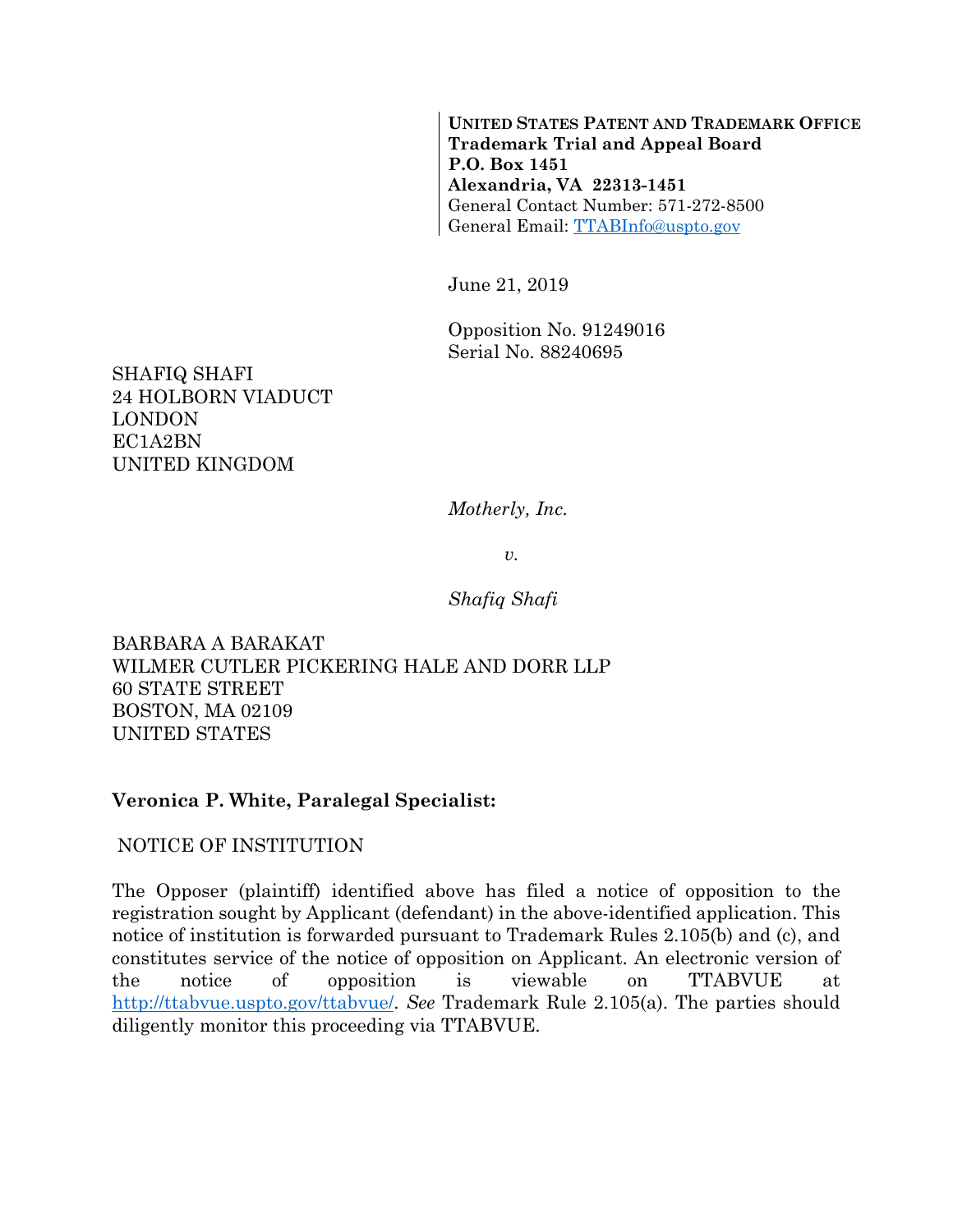## **APPLICANT MUST FILE ANSWER THROUGH ESTTA**

As required in the schedule below, **Applicant must file an answer within forty (40) days from the date of this order**. Failure to file a timely answer may result in the entry of default judgment and abandonment of the application. Regarding when a deadline falls on a Saturday, Sunday or federal holiday, *see* Trademark Rule 2.196. Applicant must file the answer through ESTTA - Electronic System for Trademark Trials and Appeals, unless ESTTA is unavailable due to technical problems or extraordinary circumstances are present. An answer filed on paper under these limited circumstances must be accompanied by a Petition to the Director (and the required fee under Trademark Rule 2.6). *See* Trademark Rule 2.106(b)(1). In substance, Applicant's answer must comply with Fed. R. Civ. P. 8(b); it must admit or deny the allegations in the notice of opposition, and may include available defenses and counterclaims. Regarding the form and content of an answer, *see* Trademark Rule 2.106(b)(2) and TBMP § 311.

## **DUTY TO MAINTAIN ACCURATE CORRESPONDENCE INFORMATION**

Throughout this proceeding, the parties, and their attorneys or representatives, must notify the Board of any correction or update of physical address and email address, and should use the ESTTA change of address form. *See* Trademark Rule 2.18(b); TBMP § 117.

### **SERVICE OF ANSWER AND OF ALL SUBMISSIONS**

The service of the answer, and all other submissions in this proceeding, and of all matters that are required to be served but not required to be filed in the proceeding record, **must** be by **email** unless the parties stipulate otherwise. Trademark Rule 2.119(b). In the absence of a stipulation, service may be by other means **only** under the **limited** circumstances and in a manner specified in Trademark Rule 2.119(b). Regarding the signing and service of all submissions, *see* TBMP §§ 113-113.04.

The answer, and all other submissions, **must** include proof of service. As noted in TBMP § 113.03, proof of service may be in the following certificate of service form:

*I hereby certify that a true and complete copy of the foregoing (insert title of submission) has been served on (insert name of opposing counsel or party) by forwarding said copy on (insert date of mailing), via email (or insert other appropriate method of delivery) to: (set out name, and address or email address of opposing counsel or party).* 

*Signature\_\_\_\_\_\_\_\_\_\_\_\_\_\_\_\_\_\_\_\_\_\_\_\_\_\_*   $Date$ 

### **SUBMIT ALL FILINGS ONLINE VIA ESTTA**

Submissions **must** be filed via ESTTA, the Board's online filing system, unless ESTTA is unavailable due to technical problems or extraordinary circumstances are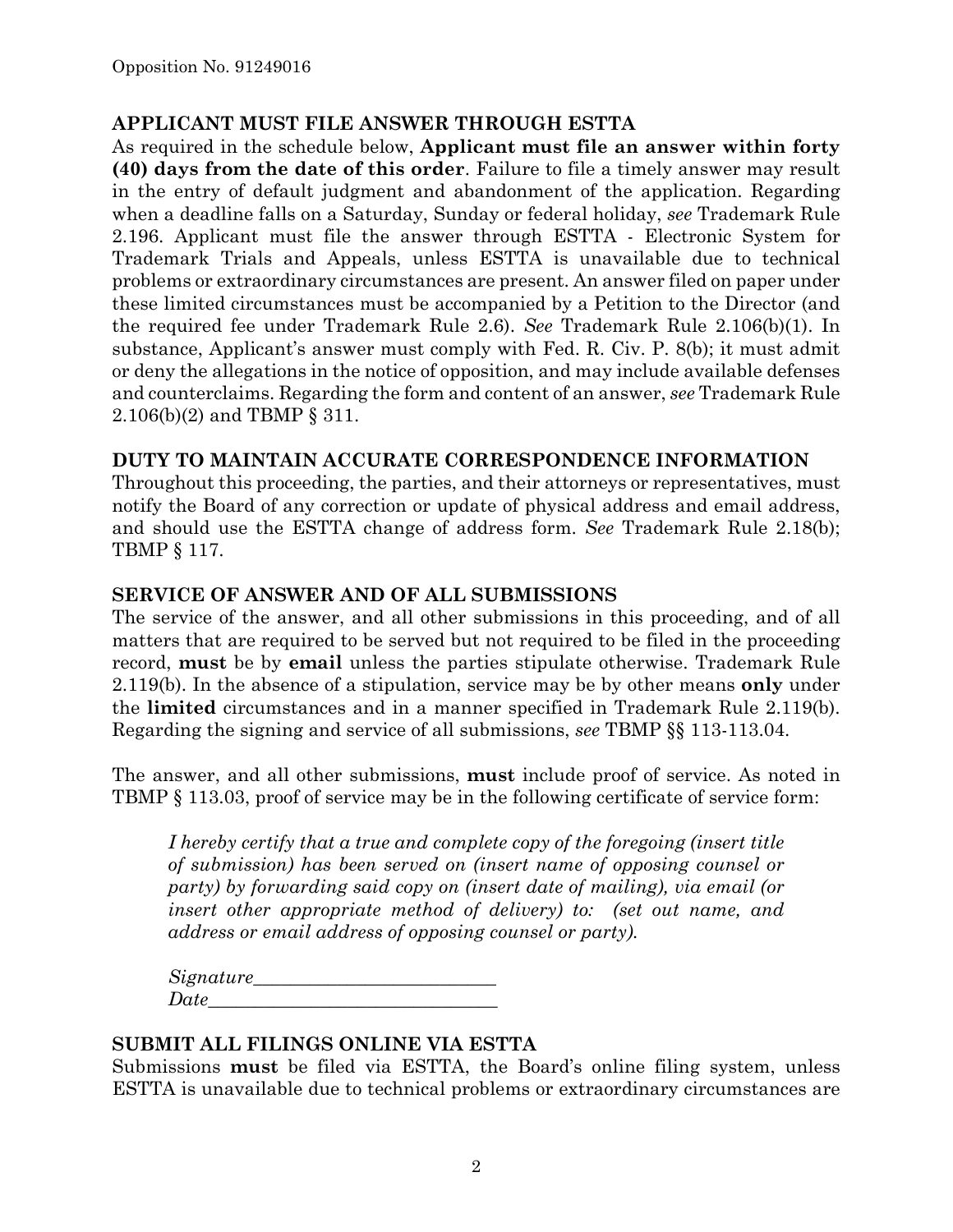present. Trademark Rule 2.126(a). Submissions may be filed in paper form **only** under the **limited** circumstances specified in Trademark Rule 2.126(b), with a required written explanation. ESTTA is accessible at the Board's webpage: http://estta.uspto.gov/. The page has instructions and tips. ESTTA offers various forms, some of which may require attachments and/or a fee. For technical questions, a party may call 571-272-8500 (Mon-Fri 8:30 a.m. to 5 p.m. ET) or email ESTTA@uspto.gov. This proceeding involves several deadlines, and due to potential technical issues, parties should not wait until the deadline to submit filings. The Board may **decline to consider** an untimely submission. Moreover, Trademark Rule 2.126 sets forth the required form and format for all submissions (*e.g.*, page limitations), and the Board may **decline to consider** any submission that does not comply with this rule, including, but not limited to motions, briefs, exhibits, and deposition transcripts.

#### **CONFERENCE, DISCOVERY, DISCLOSURE AND TRIAL SCHEDULE**

| Time to Answer                              | 7/31/2019  |
|---------------------------------------------|------------|
| Deadline for Discovery Conference           | 8/30/2019  |
| Discovery Opens                             | 8/30/2019  |
| Initial Disclosures Due                     | 9/29/2019  |
| <b>Expert Disclosures Due</b>               | 1/27/2020  |
| Discovery Closes                            | 2/26/2020  |
| Plaintiff's Pretrial Disclosures Due        | 4/11/2020  |
| Plaintiff's 30-day Trial Period Ends        | 5/26/2020  |
| Defendant's Pretrial Disclosures Due        | 6/10/2020  |
| Defendant's 30-day Trial Period Ends        | 7/25/2020  |
| <b>Plaintiff's Rebuttal Disclosures Due</b> | 8/9/2020   |
| Plaintiff's 15-day Rebuttal Period Ends     | 9/8/2020   |
| Plaintiff's Opening Brief Due               | 11/7/2020  |
| Defendant's Brief Due                       | 12/7/2020  |
| Plaintiff's Reply Brief Due                 | 12/22/2020 |
| Request for Oral Hearing (optional) Due     | 1/1/2021   |
|                                             |            |

### **PARTIES ARE REQUIRED TO HOLD DISCOVERY CONFERENCE**

The parties are required to schedule and hold a discovery conference by the deadline in the schedule in this order, or as reset by the Board. In the conference, the parties are required to discuss, at a minimum, 1) the nature and basis of their claims and defenses, 2) the possibility of promptly settling, or at least narrowing the scope of claims or defenses, and 3) arrangements for disclosures, discovery, preserving discoverable information and introduction of evidence at trial. For guidance, *see* Fed. R. Civ. P. 26(f), Trademark Rule 2.120(a)(2)(i) and TBMP §§ 401.01 and 408.01(a).

The parties must hold the conference in person, by telephone or by a means on which they agree. A Board interlocutory attorney or administrative trademark judge will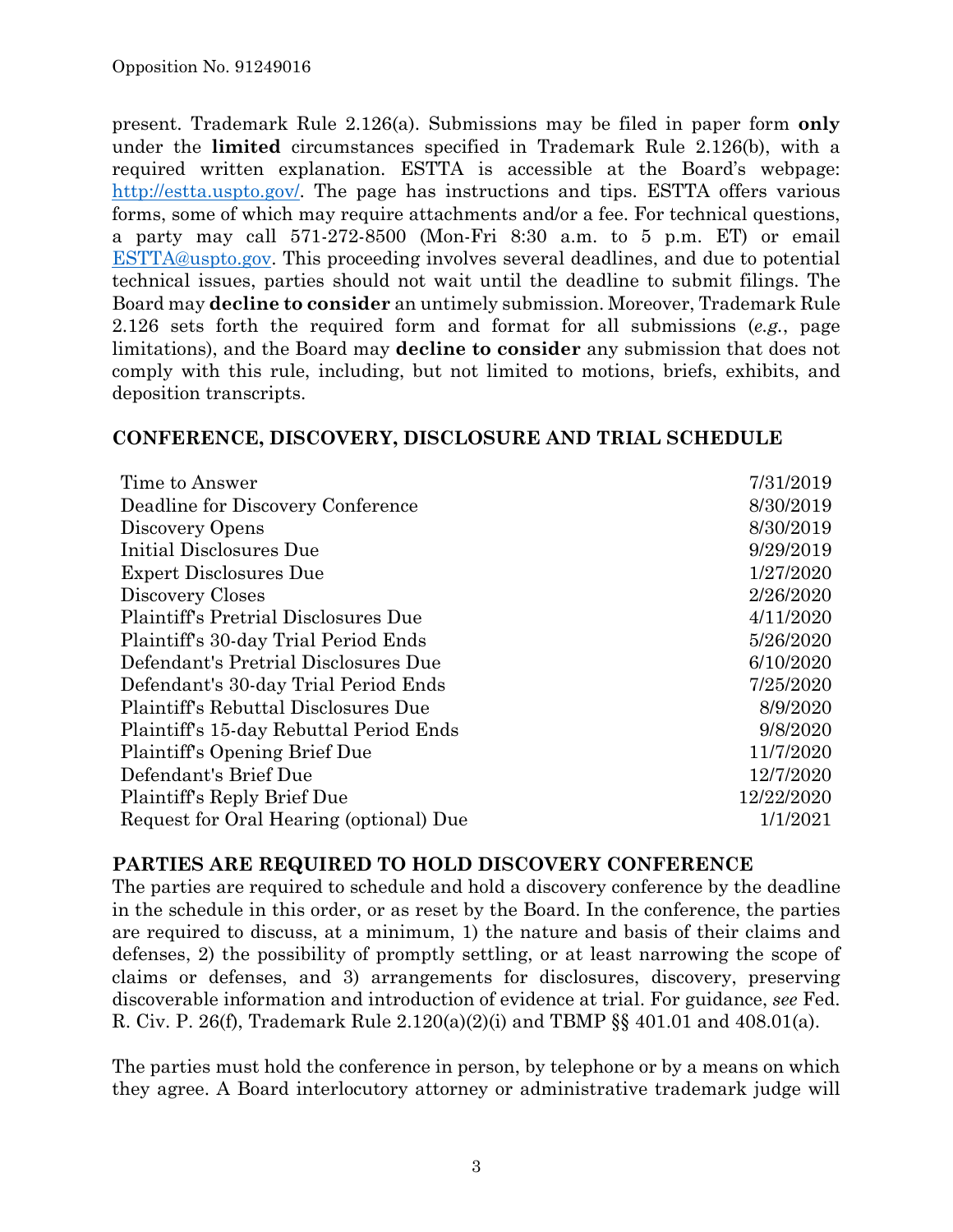participate in the conference either upon request of any party made no later than ten (10) days prior to the conference deadline, or when the Board deems it useful to have Board involvement. *See* Trademark Rule 2.120(a)(2)(i). A request for Board participation must be made either through ESTTA, or by telephone call to the assigned interlocutory attorney named on the TTABVUE record for this proceeding. A party requesting Board participation should first determine possible dates and times when all parties are available. A conference with a Board attorney's participation will be by telephone in accordance with the Board's instructions.

For efficiency, the parties may stipulate to various procedural and substantive disclosure, discovery and trial matters (*e.g.*, modification of deadlines and obligations) upon written stipulation and approval by the Board. Trademark Rule  $2.120(a)(2)(iv)$ provides a non-exhaustive list of matters to which parties may stipulate. The best practice is to reduce all stipulations to writing. If email service is not practical, such as for voluminous document production in discovery, the parties should discuss in the conference how production will be made. The parties, and their attorneys or representatives, have **a duty to cooperate** in the discovery process. TBMP § 408.01.

## **PROTECTIVE ORDER FOR CONFIDENTIAL INFORMATION**

The Board's Standard Protective Order is automatically imposed in all *inter partes* proceedings, and is available at https://www.uspto.gov/trademarks-applicationprocess/appealing-trademark-decisions/standard-documents-and-guidelines-0.

During their conference, the parties should discuss whether they will use an alternative or modified protective order, subject to approval by the Board. *See* Trademark Rule 2.116(g) and TBMP § 412. The standard order does not automatically protect confidential information; its provisions for designating confidential information must be utilized as needed by the parties. Trademark Rule 2.126(c) sets forth the procedure for filing confidential submissions.

## **ACCELERATED CASE RESOLUTION (ACR)**

During their conference, the parties are to discuss whether they wish to seek mediation or arbitration, and whether they can stipulate to the Board's Accelerated Case Resolution (ACR) process for a more efficient and cost-effective means of obtaining the Board's determination of the proceeding. For details, and examples of ACR proceedings, *see* TBMP § 528, and the Board's webpage: http://www.uspto.gov/ttab.

## **INITIAL DISCLOSURES AND DISCOVERY**

Regarding the deadline for and contents of initial disclosures, *see* Trademark Rules  $2.120(a)(1)$  and  $(2)(i)$ , and TBMP § 401.02. Regarding deadlines for serving and responding to discovery, *see* Trademark Rule 2.120(a)(3) and TBMP § 403.03. Certain provisions of Fed. R. Civ. P. 26 are applicable in modified form. Note that written discovery (interrogatories, requests for production, requests for admission) must be served **early** enough so that responses will be due **no later than** the close of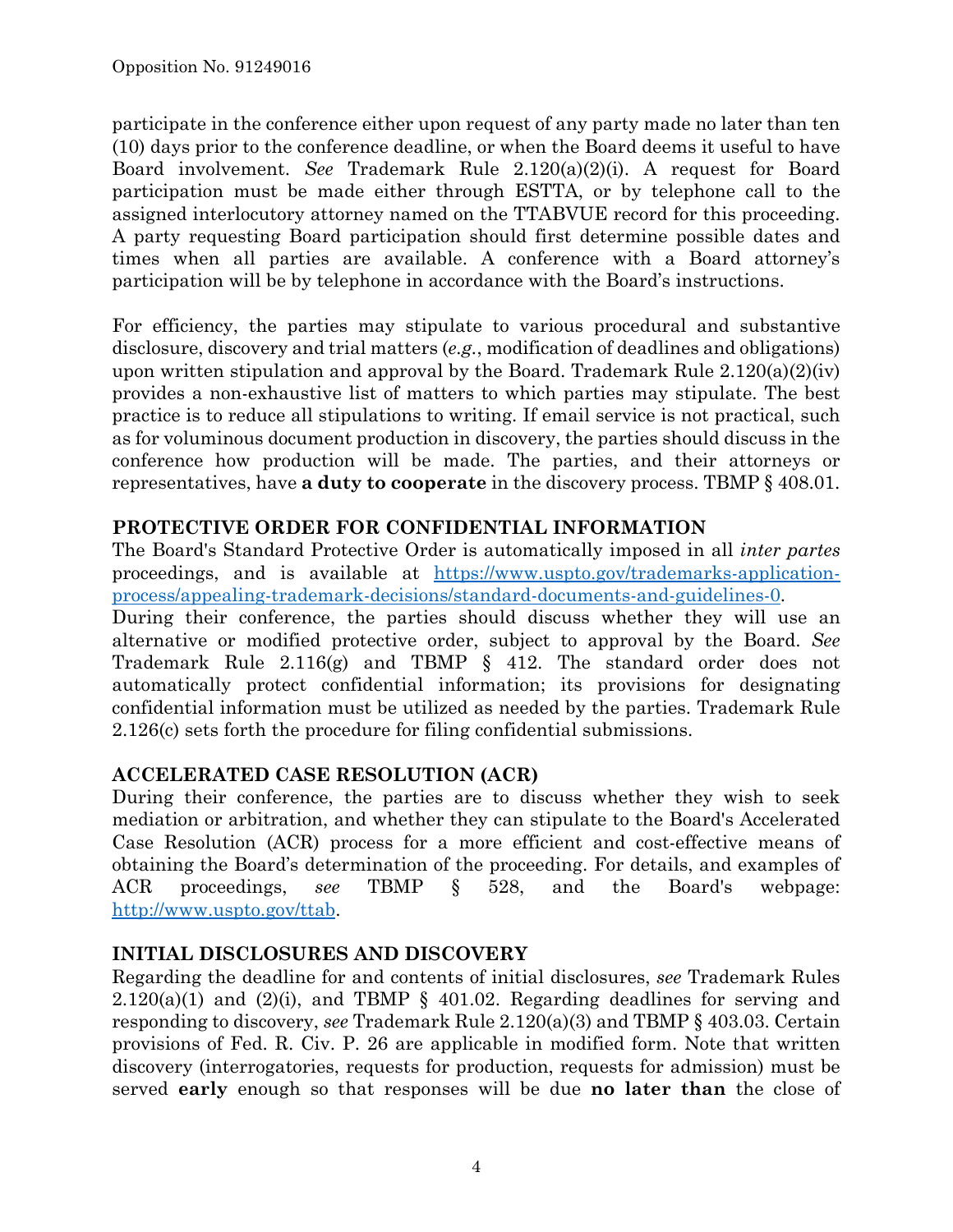discovery. Regarding the scope and limits of discovery, *see* TBMP 414; discoverable items may include documents, tangible things, and electronically stored information (ESI).

# **MOTIONS**

Certain provisions of Fed. R. Civ. P. 11 apply to all submissions in Board proceedings. *See* TBMP § 527.02. Regarding available motions, *see* TBMP Chapter 500. Regarding applicable deadlines to respond to motions, depending on the motion filed, *see* Trademark Rules 2.127(a) and (e)(1). When a party timely files a potentially dispositive motion the proceeding is suspended with respect to all matters not germane to the motion. *See* Trademark Rule 2.127(d). In addressing motions or other filings, if it appears to the Board that a telephone conference would be beneficial, or upon request of one or both parties, the Board may schedule a conference. *See* Trademark Rule  $2.120(j)(1)$  and TBMP § 502.06(a).

# **PRETRIAL DISCLOSURES, TRIAL AND BRIEFING**

Regarding the procedures and deadlines for pretrial disclosures and trial, and specifically the noticing, taking, serving and submitting of evidence and testimony, *see* Trademark Rules 2.120(k), 2.121, 2.122, 2.123 and 2.125, as well as TBMP Chapter 700. The parties should review these authorities. For example: witness testimony may be submitted in the form of affidavit or declaration subject to the right to oral cross examination; transcripts of testimony depositions, with exhibits, must be served on each adverse party within thirty (30) days after completion of taking the testimony; certified transcripts and exhibits must be filed, with notice of such filing served on each adverse party; and all notices of reliance must be submitted during the submitting party's assigned testimony period and must indicate generally the relevance the evidence and associate it with one or more issues.

Main briefs shall be filed in accordance with Trademark Rules 2.128(a) and (b). An oral hearing is not required, but will be scheduled upon separate notice timely filed pursuant to Trademark Rule 2.129(a). Regarding briefs and oral hearings, *see* TBMP §§ 801-802.

## **LEGAL RESOURCES AVAILABLE AT WEBPAGE**

For a general description of Board proceedings, *see* TBMP §102.03. Proceedings are governed by the Trademark Rules of Practice in Parts 2 and 7 of Title 37 of the Code of Federal Regulations. These rules, the Manual of Procedure (TBMP), information on Accelerated Case Resolution (ACR) and Alternative Dispute Resolution (ADR), and many Frequently Asked Questions, are available on the Board's webpage, at http://www.uspto.gov/ttab. The parties should check the webpage for important changes, announcements, etc., many of which apply to proceedings already in progress.